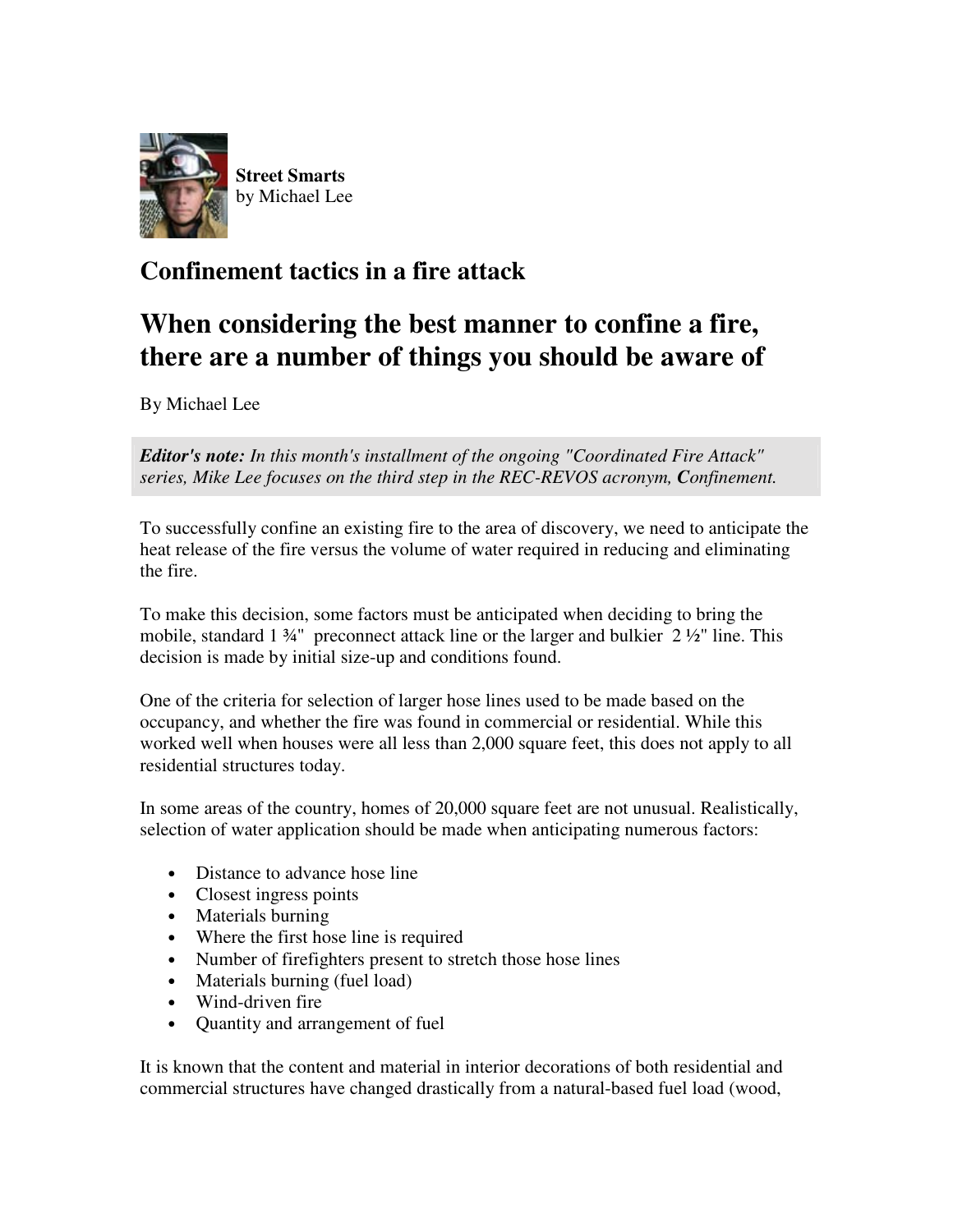wool, cotton) to petroleum-based furnishings (plastics, resin-based glues), which has effectively doubled the BTUs generated from our "bread and butter" fires.

When considering the best manner to confine a fire, consider a couple of thoughts:

- What volume of fire do I have to confine now?
- Where is it going?
- What is in front of it to burn?
- How quickly can I put into service the extinguishment line I am selecting? What amount of support (number of firefighters, forcible entry, ventilation, etc.) is going to be needed to stay ahead of the movement of the fire?

Based on those decisions and your projected timeline, you should ask is the attack line going to deliver the volume of water required to confine/extinguish the fire? Can my current water supply support that flow?

A water supply must be anticipated when projecting the anticipated time and volume of water carried on your apparatus. Will you, as the first due company, catch the plug or will others assume this role?

Will your tank water last until another company establishes your water support system? Have you projected how much time your tank water will last you when you use an 1  $\frac{3}{4}$ " versus your 2 ½"?

In many systems, this decision is made based on standard operating procedures. While this is a comfort in standard responses, what about those times when your second due unit is out of position and you must mentally adjust for response times from other units?

Take all these items into consideration, and if you are not sure if the times will be close, I strongly suggest catching the hydrant. It is far better to have the water and increase your time for first line deployment, than to have an attack crew interior with an attack line and no water.

Once the company has made their water supply decision and has chosen their initial attack line, it is time to go to work. If initial rescue profiles lead the officer to move his crew to suppression, utilize the clues presented to anticipate the placement of the fire and, based on construction clues, what the quickest way to the fire will be.

Some departments are strong supporters of the positive pressure attack; if so, prepare your structure for the process. Another option available, but rarely used, is the transitional attack.

This allows crews to suppress fires found from the exterior to allow for interior crews to attack from the interior quickly for extinguishment.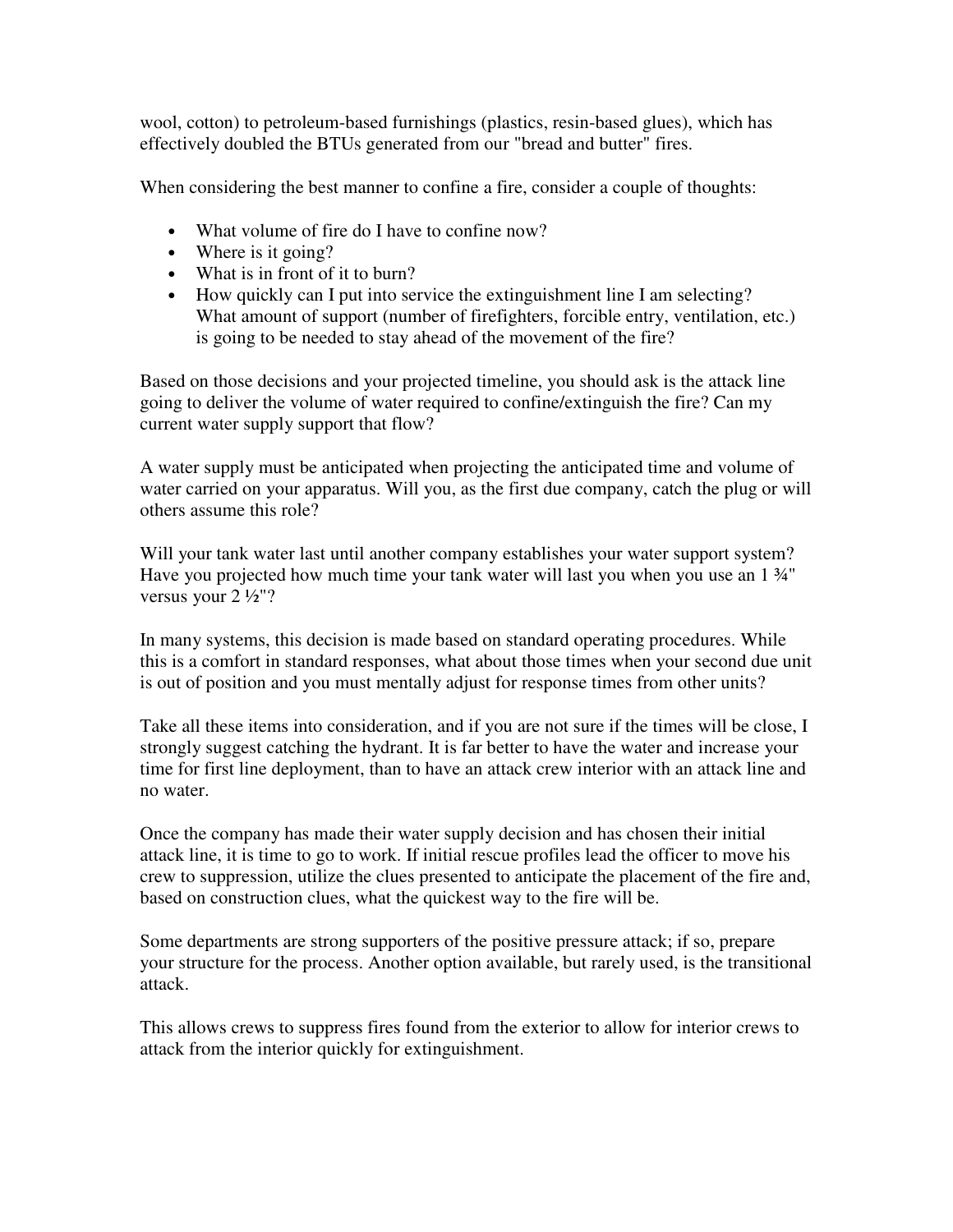## **Different arguments**

Many people will argue that we should always attack from the unburned side, while others will say that we will push the fire onto the occupants of the building.

I make the position that reducing the total volume of heat and smoke within a structure will reduce the total hazard to any occupants that may be inside the structure. If there are victims in the room the fire is found in, it is unlikely that an interior attack will be as timely or successful as an exterior suppression of the thing that is killing them.

Once the hose line has been selected, and the crews are ready, the officer must ensure that he has sufficient personnel to advance the hose line selected. A crew of three can advance a 2 1/2" hose line, but a crew of four or more will obviously be faster.

Another question that begs to be asked is how far can we stretch a dry line before we have to charge it? Answers will vary, but I would say all the way to the front door of the unit involved.

This means a hose line stretched to a single-family residence would be charged at the front door. A hose line stretched into an apartment would allow for advancement to the front door of the unit involved as long as crews do not have to advance through an IDLH environment to get there.

Commercial occupancies such as hotels can utilize high-rise hose advancement tactics when possible.

At this point in the conversation, you may be screaming, "Get to the nozzle selection; I want to see what you choose!" I would make the argument that you should have already made that selection and it should already be on your preconnect attack line.

Some folks prefer one over another; I prefer both. Our department uses a break away fog tip on our attack lines so that a smooth bore is an option.

This ensures that the proper tool for the problem presented is available when needed. While this is compared to sitting on the fence at times, I always seem to see the problem better while up on the fence.

Use what you prefer — just be sure it is applicable to the problem at hand. A smooth bore nozzle will not help with hydraulic ventilation.

A special category to consider when selecting an attack strategy in basement fires is that any opening into a basement involved in fire is a good opening to be used as a point of water application.

Please be sure crews are not present in the basement when applying water from the exterior. The utilization of the positive pressure attack process can be especially helpful in this particular evolution.